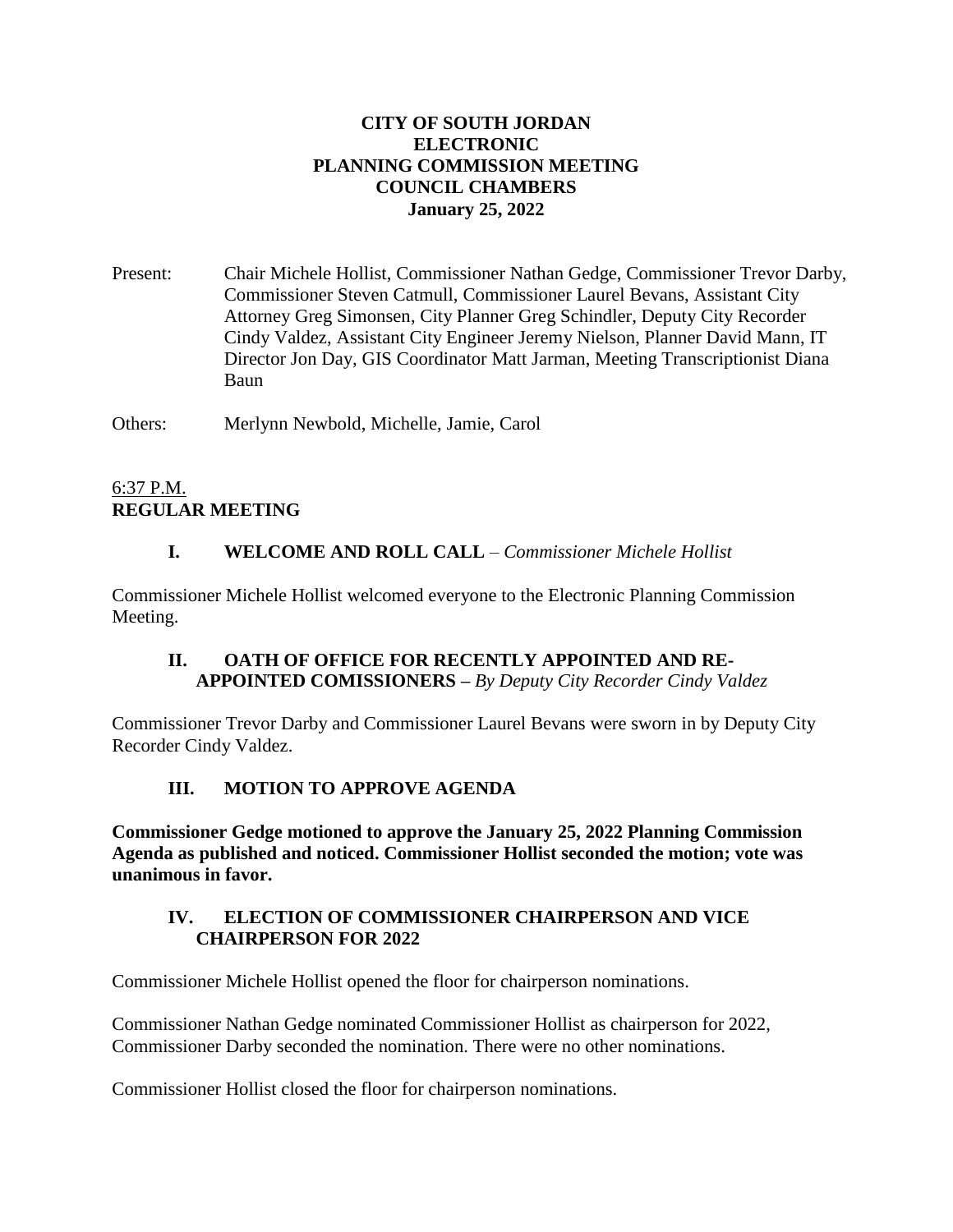**Commissioner Gedge motioned to nominate Commissioner Hollist as the chairperson for the 2022 year. Commissioner Darby seconded the motion. Roll Call Vote was 5-0, unanimous in favor.**

Chair Hollist opened the floor for vice chairperson nominations.

Chair Hollist nominated Commissioner Gedge, Commissioner Catmull seconded the nomination. There were no other nominations.

Chair Hollist closed the floor for vice chairperson nominations.

**Chair Hollist motioned to nominate Commissioner Gedge as the Vice Chairperson for the 2022 year. Commissioner Catmull seconded the motion. Roll Call Vote was 5-0, unanimous in favor.**

#### **V. SELECTION OF PLANNING COMMISSION REPRESENTATIVE TO ARCHITECTURAL REVIEW COMMITTEE (ARC) FOR 2022**

Chair Michele Hollist mentioned there is a meeting tomorrow, those meetings occur at 8:30. She asked if anyone had an interest in the position, there were no responses. She nominated Commissioner Catmull for the position as he has indicated the meeting times would work for him and he has interest in doing it this year.

**Chair Hollist motioned to nominate Commissioner Catmull as the Planning Commission representative to the Architectural Review Committee for 2022. Commissioner Gedge seconded the motion. Roll Call Vote was 5-0, unanimous in favor.**

# **VI. APPROVAL OF THE MINUTES**

**Commissioner Darby motioned to approve the January 11, 2022 Planning Commission Meeting Minutes as published. Chair Hollist seconded the motion; vote was unanimous in favor.**

**VII. STAFF BUSINESS** *- None*

## **VIII. COMMENTS FROM PLANNING COMMISSION MEMBERS** *- None*

- **IX. SUMMARY ACTION –** *None*
- **X. ACTION –** *No Public Hearing*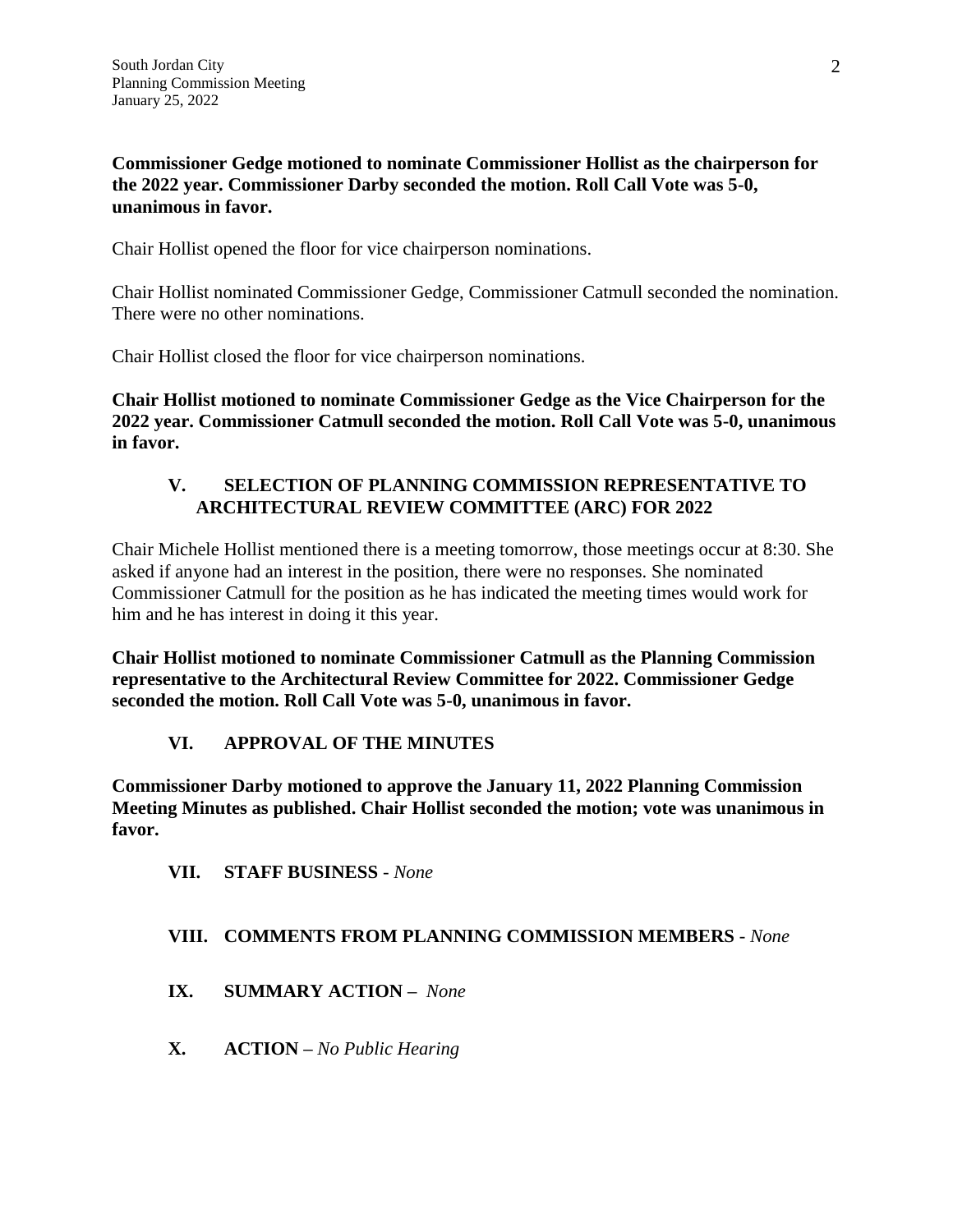#### **A. THE HUMAN BEAN, SITE PLAN (REVIEW OF TRAFFIC CONTROL PLAN)**

| Location:  | 1463 W South Jordan Parkway |
|------------|-----------------------------|
| File No:   | PLSPR202100148              |
| Applicant: | Danny Bird                  |

Planner David Mann reviewed background information from the Staff Report. He mentioned an email that was sent before the meeting, it has been included as Attachment A.

Assistant City Engineer Jeremy Nielson said Commissioner Catmull emailed him with some questions about estimated daily trips to the coffee shop. He looked in the ITE Trip Generation Manual that is used to estimate trips for any commercial business or residential housing project. It had a specific use for a drive thru, no seating, coffee shop which fit the category really well. This surveyed 50 sites across the country, and in the AM peak hour it estimates about 103 vehicles; that works out to about two vehicles per minute entering the shop. This morning, he drove to Starbucks to see how quickly they can send cars through the drive thru, and it was anywhere from 2.5 to four minutes. If we assume two vehicles are coming in every minute and waiting in the queue, and they only need to be in there for a max of four minutes, that would create a stacking of about eight cars in the queue at the peak. This matches pretty closely to what the applicant was estimating, and based on all the coffee shops they've run they've seen a max of 10-12 stacked in the queue.

Commissioner Catmull asked about special requirements when they estimate over 100 trips in a situation like this.

Planner Mann noted the code mentions an average of 25 trips per hour would require staff to direct the applicant to do a traffic study. As Engineer Nielson presented, from the applicant's research among the other stores throughout the country, they average 10-12 trips at the most during their peak hour. Therefore, it doesn't meet that threshold to require a traffic study.

Commissioner Catmull said the estimate was over 100 trips in the peak hour, and asked if that hourly amount qualifies for needing the traffic study.

Engineer Nielson said that was correct, that they were estimating over 100 trips during the peak hour. This would require a traffic study, however what the applicant submitted satisfied Engineering's concerns.

Planner Mann read over the code, it notes that a "project that may generate more than 100 trips in a peak hour, or 1000 total daily trips" would need a traffic study. It also says "all uses proposing access to residential streets that may generate more than 25 trips in a peak hour" would need that study done as well.

Commissioner Catmull mentioned that he is aware 1440 West is a private street, but said it should also qualify as a residential street.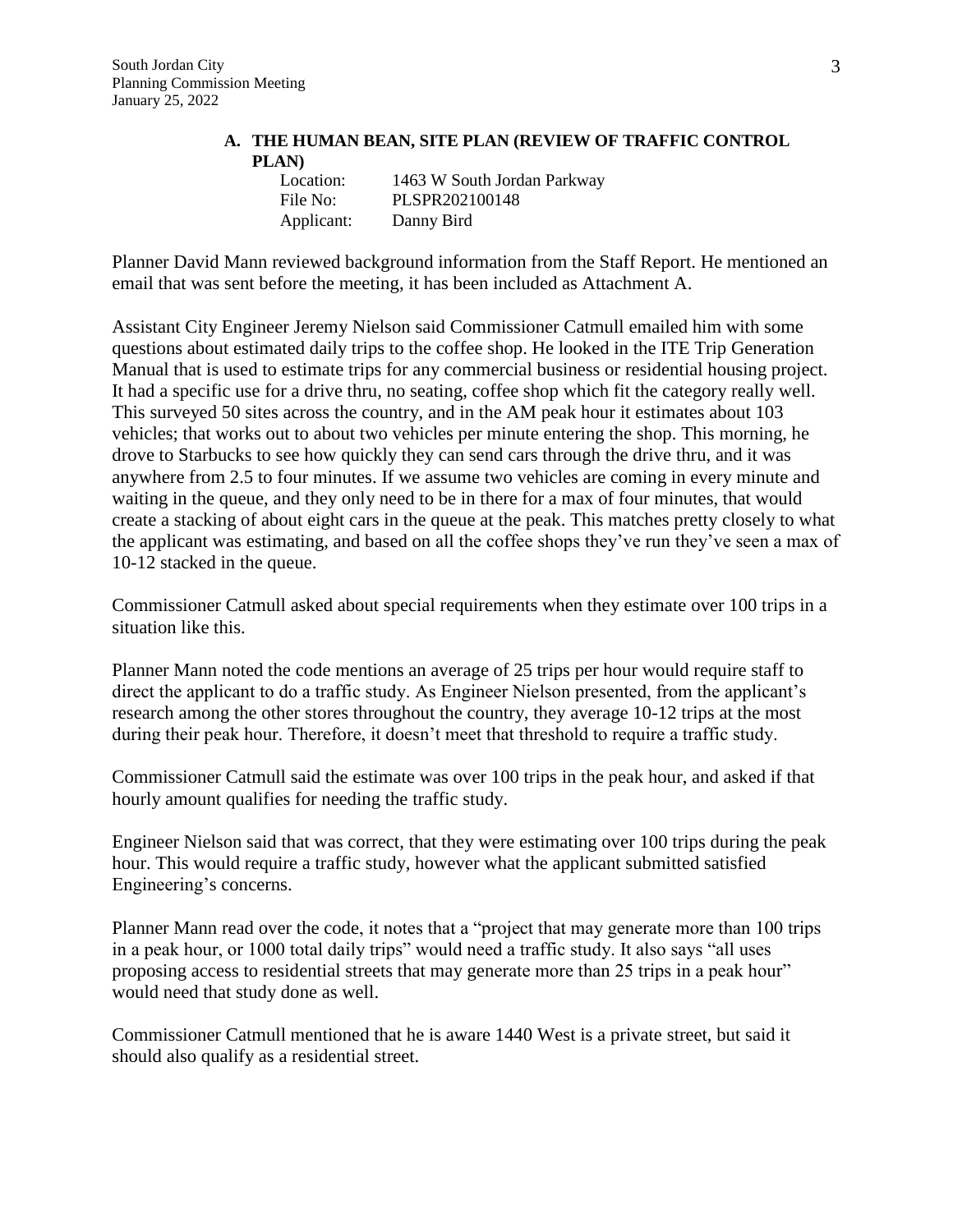Planner Mann agreed that 1440 W does qualify as a residential street, so the 10-12 trips that they expect to average during a peak time is under the 25 trips mentioned for residential access.

Chair Hollist asked if they mean 10-12 trips, or that they queue 10-12 cars at busy times; gueuing 10-12 cars at busy times would certainly add up to more than 10-12 cars in the hour.

City Planner Greg Schindler believes the appropriate response to this is that yes, it does require a traffic study; the Engineering Department said that what the applicant submitted qualifies as the traffic study, therefore there is no need for further studies. The commission is correct though, that the 100 at peak hour is the qualifier for requiring that traffic study.

Chair Hollist invited discussion amongst the commissioners. This is a residential road with just the one access, and they do have the ability to identify issues that can have a detrimental impact and to mitigate them. She is still willing to discuss some sort of condition that if, during regular business cars stack onto 1440 W or 10400 South, it raises a flag and they look at this conditional use permit.

Commissioner Gedge said the stacking on 10400 S and 1440 W were his big concerns at the last meeting, along with public safety accessing the residential homes or the businesses. Per Planner Mann's presentation, there is still a 30 foot buffer, so that alleviates that concern of emergency access to the street even if there are two cars. He thanked the applicant for providing information and working with the corporate vendor to get their average volume numbers. We are hoping they are super successful, and that's our concern. In their paperwork, they said they were amenable to other signage or striping if necessary and he is wondering if they would be amenable to having NO STOPPING signage on 1440 W, or marking a fire lane, something to prevent the stacking of cars on the actual street.

Chair Hollist worries that doing that would create an even worse issue than the stacking, they will then go further down the road to turn around and we don't want to encourage them driving down the street.

Commissioner Gedge asked what the detriment would be, and how we communicate it; how do we establish the measurable period to trigger a review. He's hoping for a huge grand opening, and then it dies down to a normal amount. As they saw with Raising Cane's and Chick-fil-A, his main concern is during that initial rush, especially where this is the brand's first location in Utah.

Chair Hollist is thinking more towards the idea that if it doesn't happen, great, but if it does, let's have something in place that flags this for review.

Commissioner Catmull thinks this is a fairly low bar, and that there is enough queuing. He went to the site today, parked on the property and watched for a while to try and get a feel for the situation. It is a very unique situation to have two beverage drive thrus, both across the street and fairly close to a seven lane arterial road with significant speed differences between the access road and the main road; as well as each of the businesses having only one way in and out, connected to a residential road that only has one way in and one way out. This has driven him to focus on how to keep that intersection healthy, both for flow and safety. He is concerned about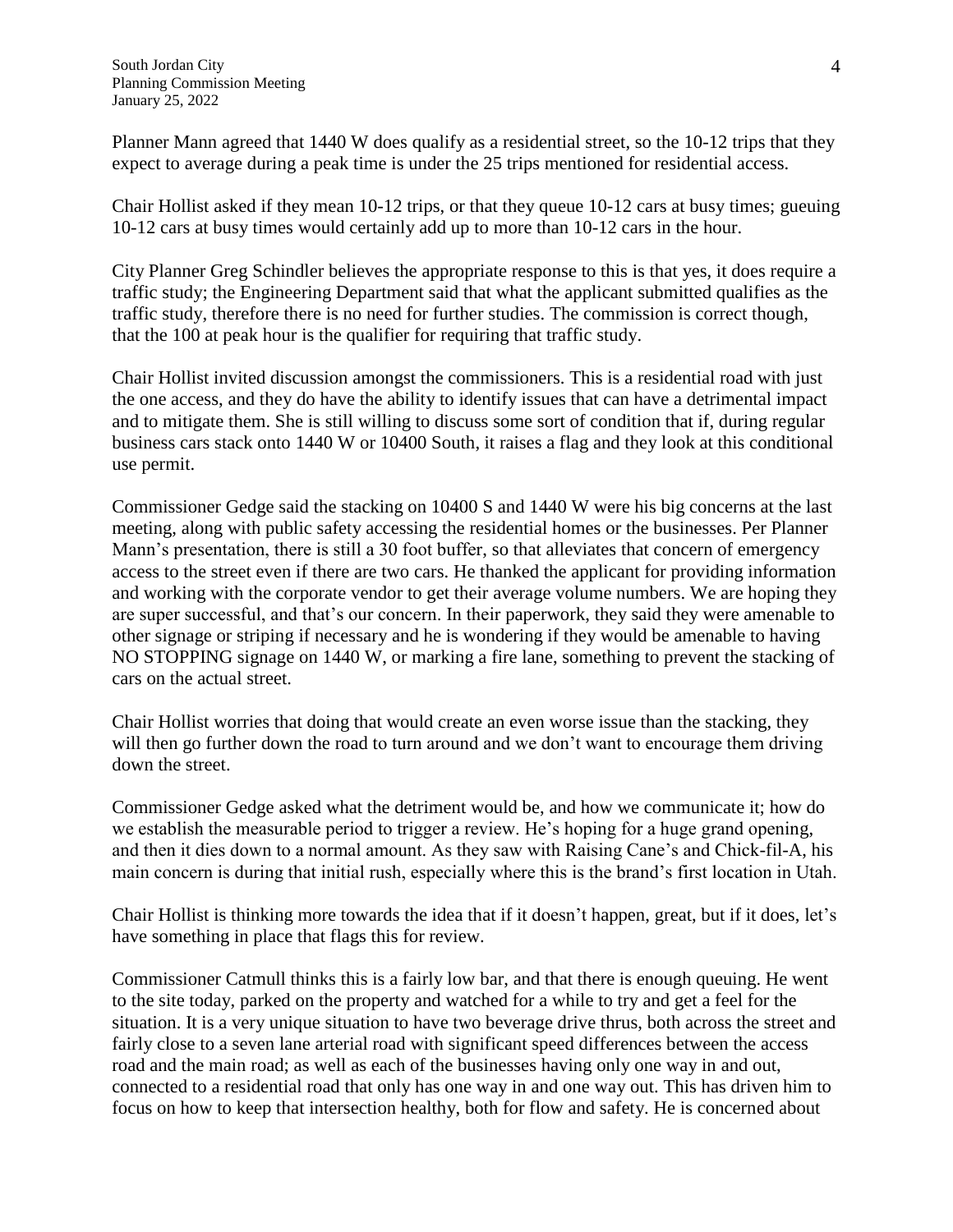people pulling out to the right and not seeing those riding in the bike line, this bike line is marked as "medium comfort" on bike trails. He found a study done by a traffic control company, regarding coffee shops and queuing for two different states in the Midwest. The maximum daily queue by frequency was 10-13, this is what we are expecting, but it is also right on the edge of what this site plan provides for. After considering all that, he wondered what we could do to make sure that happens in a way that balances the residential interest and the business development. He suggested saying the drive thru configuration is maintained to prevent queuing out to 10400 S with the aid of the city engineer, and as determined by the city council. He believes that allows traffic to be mitigated in a scientific way where it can, but if it can't, this provides a condition by which the council can consider the conditions on the conditional use permit.

Chair Hollist asked what Commissioner Catmull would expect the city engineer to do.

Commissioner Catmull gave the example of "right in, right out" but that wouldn't work in this situation. Essentially, whatever gives plenty of latitude to try and address the issue, give lots of help and aid, but try to prevent the very negative consequence of spilling out onto the seven lane arterial road that is 10400 South.

Chair Hollist knows that we are partners with our applicants, but she is reluctant to ultimately make it the city engineer's issue to design this, unless the engineer's responsibility is to sign off on another traffic plan or queuing strategy.

Commissioner Catmull is open to that, as the city council could then direct someone to look at that.

Commissioner Gedge said this would be a condition on the motion, so it would have to be triggered by some sort of appeal or other complaint to be sent through the process of city council modifying or revoking the conditional use permit.

Commissioner Catmull said someone could do that if there was a harmful effect like traffic spilling out on to 10400 S, or a situation with a pedestrian or bicyclist. The trigger would be the standard process of someone seeking to challenge whether the condition is being met.

Chair Hollist asked if we need to specify who triggers the review, or can staff make that call if they drive by.

Commissioner Gedge asked if we need to put a specific trigger, or could the review be prompted by anyone suggesting there is an issue.

Assistant City Attorney Greg Simonsen isn't sure that any of the commissioners have officially determined that there is a detrimental effect, or that there is substantial evidence that backing out on to 10400 S is going to occur or occur on a regular basis. The new map he sees shows that this would happen with the 17<sup>th</sup> car. It's up to the commission to determine, based on the information presented today and the public hearing previously, whether or not on a regular basis there will be 17 cars in the queue. If they have made that determination, then they need to state the evidence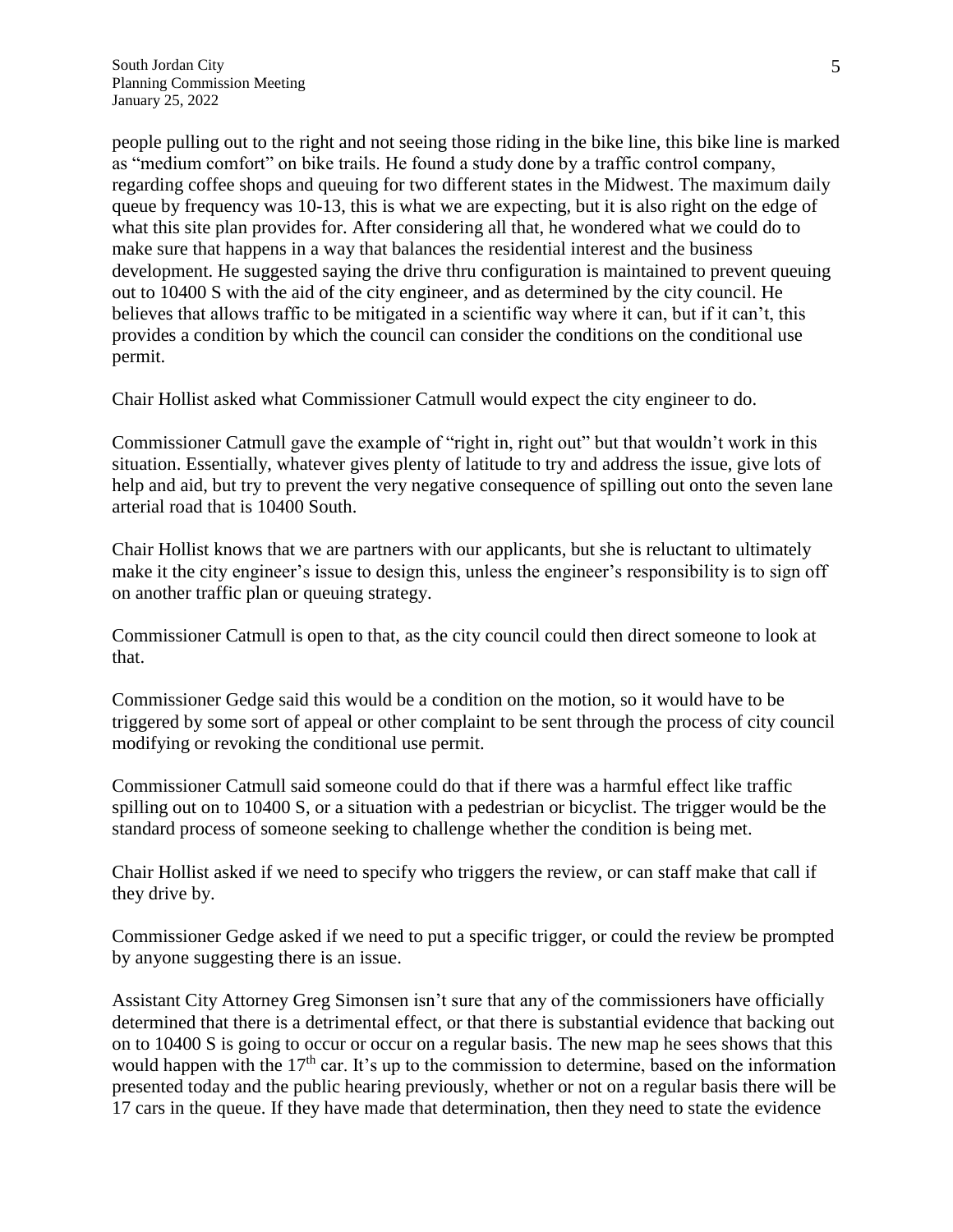they are relying upon to make that determination of a detrimental effect, then they need to discuss how they can mitigate it and the conditions to be placed on the approval. This will not go before the city council after the decision tonight, and he doesn't think that's what Commissioner Catmull is suggesting; Attorney Simonsen believes that Commissioner Catmull is suggesting the city council get involved if this becomes a problem.

Commissioner Catmull asked if frequency is a factor, does the harmful effect have to be frequent or does it just have to be a harmful effect.

Attorney Simonsen said they have to decide if it happens once, is that enough to impose the conditions and detriment; there is a reasonable standard here, and the commission is the ultimate decision maker on what is reasonable and likely.

Commissioner Catmull said he is trying to create something that doesn't put the applicant at risk for the business, just by saying there should be plenty of room. They need to consider that a conditional use lives with the land, and all owners of it in all configurations, including if the six homes down 1440 W were rezoned and became something else. He just wants to make sure there is a mechanism to ensure the condition is met. If this were to go to the city council because someone believed the condition wasn't being met, it wouldn't be taken lightly and the conditions would be reviewed.

Chair Hollist asked if they could bring it back to the planning commission.

Attorney Simonsen suggested, without telling anyone what to do, that they put some kind of limit on the amount of cars in the queue. That way, if city zoning or other enforcement officers are seeing more and this becomes a problem, then someone can make an application to bring it back before the planning commission.

Commissioner Gedge is asking if anyone can report a concern with safety, with any conditional permit, whether or not there is a condition.

Attorney Simonsen said it's a difficult process to modify a conditional use permit, but no more difficult than simply bringing in a regular conditional use permit. Based on the evidence he is seeing, he doesn't believe this will be a problem, but who knows. As far as frequency, there is no way to fully foresee that, but based on the evidence heard it shouldn't be too frequent.

Chair Hollist asked to see the map again from the staff report that shows the queuing. She brought up the citizen comments from the last meeting that presented the unique situation of this being residential homes adjacent to two businesses, all accessing a private lane. We have two different land uses adjacent to one another with unique access, as well as personal experience shared, that indicates there could be problems. As we've seen from other drive thru applications, and the impact the pandemic and staffing has had on drive thrus, she thinks we can all agree that we have personally seen situations where drive thrus run slower than usual and are more heavily used than ever anticipated in the past. Based on both what we've seen and heard, she is persuaded this is a detriment we need to work through, and that may require a condition being imposed to avoid stacking and excessive queuing impacting access to other properties as well as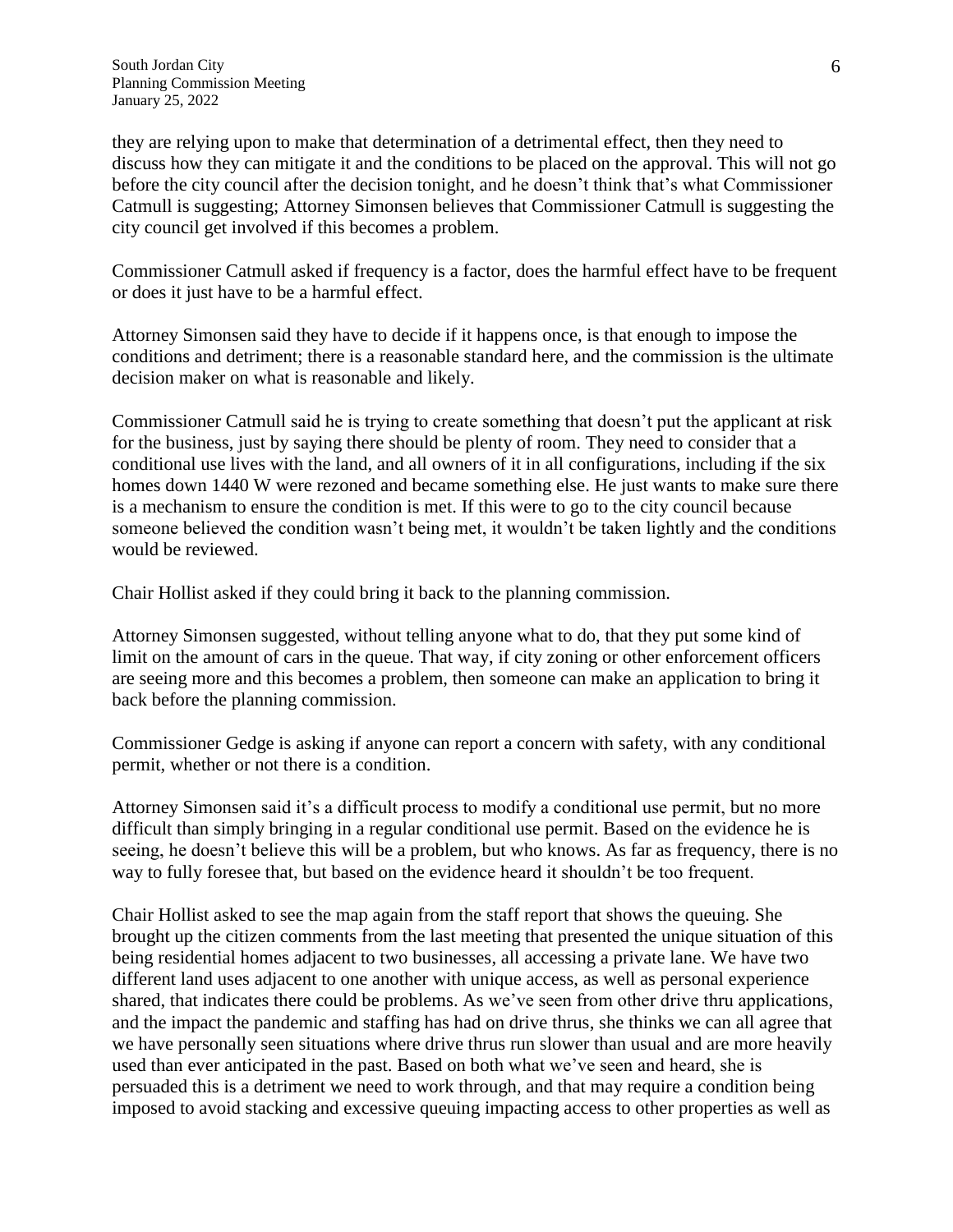safety vehicles. Knowing the applicant's business structure, and what they see at other sites, has been very helpful in this decision.

Commissioner Trevor Darby doesn't feel enough evidence has been presented to require a specific condition be added; he is inclined to approve it as it stands.

Commissioner Laurel Bevans mentioned they would have to have 17 cars in the queue before things spilled out onto 10400 South, and she is inclined to agree with Commissioner Darby

**Commissioner Gedge motioned to approve File No. PLSPR202100148, for the construction of a drive thru restaurant, with the Planning Commissioner having identified a potential detriment. In the event that traffic stacking exceeds 120 vehicles per hour, as measured over a one month period of time, a circulation plan will be presented to the Planning Commission.**

Chair Hollist discussed the motion with the commissioners, clarified that Commissioner Gedge was referring to a "vehicles per hour" number, rather than how many are stacked at one time. She also said the applicant indicated the customers could walk out with a mobile ordering device and start moving down the line.

Commissioner Darby said he has concerns with the 120 number; if they are getting through the line quickly, there won't be any stacking, and that's what they're trying to mitigate. He thinks this condition should be based on stacking on to 10400 S or 1440 W. As previously stated, he would prefer not to have a condition, but if there is one, it should be based on the actual perceived problem rather than the pacing.

Commissioner Laurel Bevans agreed, she doesn't want to put a condition on how many customers per hour they can have without causing a review.

Commissioner Catmull would prefer not to add a condition either. He would like to hear what some of the ramifications of queuing would be from the engineering standpoint. If a condition like this is done, he wants it to be firmly within the control of the property owners to manage, versus the ones who might spill over to 1440 W; there are other vehicles using that road and we don't know where that customer is going to go. Do they have enough availability within the property to sustain the demand in a perpetual way, and if they do, then he has no problem with the drive thru being on that property.

Commissioner Darby asked what the city's approach would be if a business suddenly had an uptick in business and cars were stacking out on to a main arterial road frequently.

Engineer Nielson assumes there is something in the code that allows the city to assess for public safety purposes. They would probably use enforcement to help direct traffic, along with signage to possibly block cars from parking on the side of the road. As far as the official code, he is not sure what specifically would address this, but he assumes there are mechanisms in place to take action. Regarding Commissioner Catmull's question about what would happen if this queuing spilled out to South Jordan Parkway, this site is quite a bit different from Cane's Chicken. There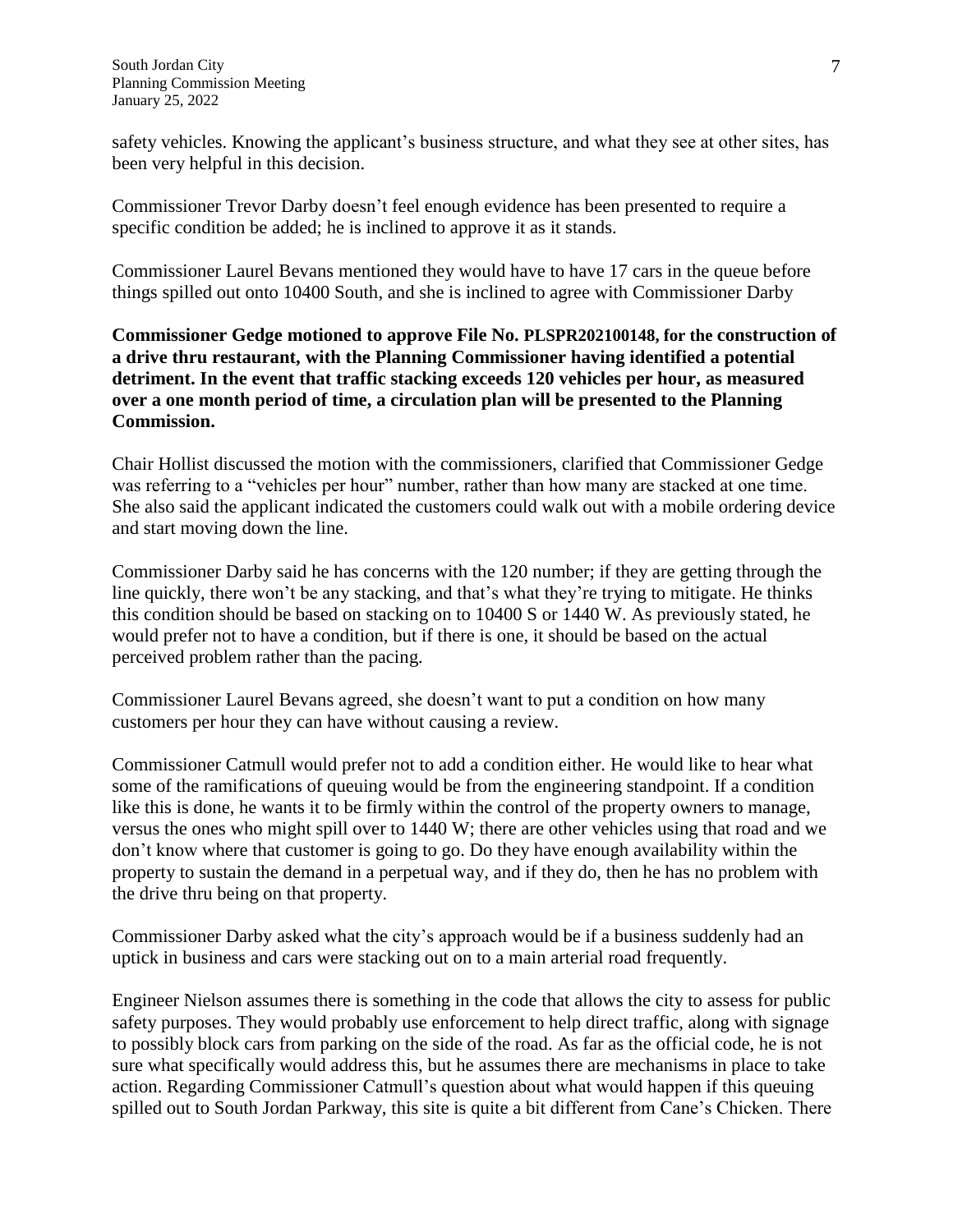is a large shoulder along South Jordan Parkway, and in the event the business is extremely successful and they have queuing that spills out to 1440 W, the access road is 40 feet wide which is wider than some collector streets in Daybreak that handle thousands of vehicles a day. From that perspective, they were not overly concerned about 1440 W because there is still 30 feet of access for other vehicles. It is not ideal if it spills onto South Jordan Parkway, but there is an eight foot shoulder which is sufficient width for a car to pull over and not impede the travel lane. It would likely slow vehicles down in the travel lane, but they don't view it as a major hazard and it would be infrequent.

Attorney Simonsen addressed Commissioner Darby's question. He and City Attorney Ryan Loose discussed specifically what happened with Raising Cane's, when the cars were spilling on to the road, and the response was police officers writing tickets and ordering people to move. Attorney Loose received a call from an executive with Raising Cane's, complaining about this happening; the city's response was telling them to control their property, and we will control ours. When things back out on to a city street, that's city property. This is what the city's response would be if it happened at this location as well.

**Commissioner Gedge asked to remove his motion, based on the information shared.**

**Commissioner Gedge motioned to approve File No. PLSPR202100148, for the construction of a drive thru restaurant. Commissioner Darby seconded the motion. Roll Call vote 4-1, unanimous in favor. Chair Hollist gave "no" vote.**

#### **XI.ADMINISTRATIVE PUBLIC HEARINGS –**

#### **A. DAYBREAK SOUTH STATION MULTI FAMILY #6 PRELIMINARY SUBDIVISION**

| Location:  | Northwest Corner of Lake Avenue and Lake Run Road |
|------------|---------------------------------------------------|
| File No:   | PLPP202100059                                     |
| Applicant: | LHM Real Estate                                   |

City Planner Greg Schindler reviewed background information from the Staff Report.

**John Warnick (Applicant)** said Sego will be the ones building the townhomes, they are very eager to get started on this project.

Chair Hollist opened the hearing for public comment, there were no comments from the public and comments were closed.

**Commissioner Darby motioned to approve File No. PLPP202100059, preliminary subdivision, subject to the following: All South Jordan City requirements are met prior to recording the plat. Chair Hollist seconded the motion. Roll Call Vote was 5-0, unanimous in favor.**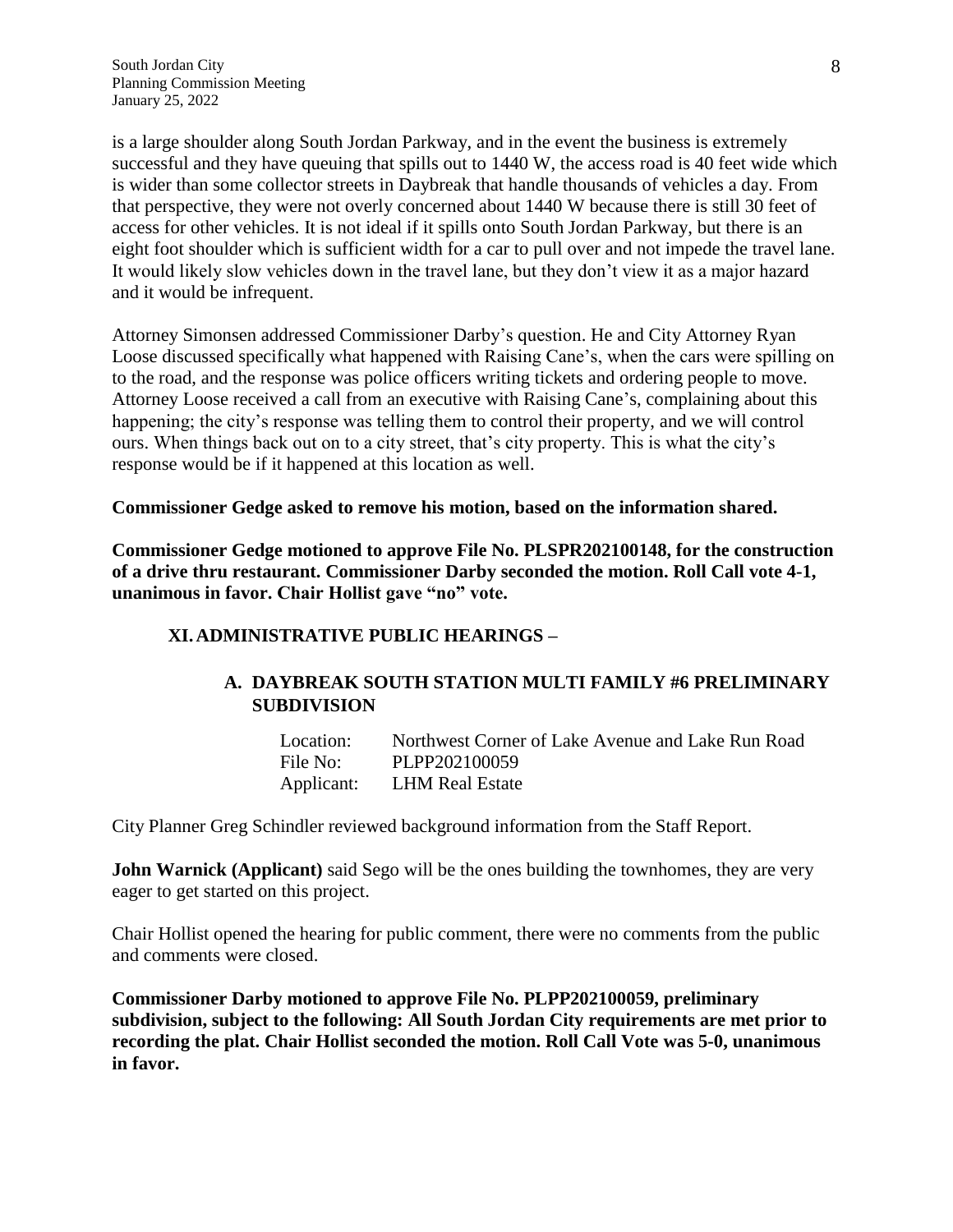## **XII. LEGISLATIVE PUBLIC HEARINGS –** *None*

#### **XIII. OTHER BUSINESS**

Commissioner Gedge thanked Assistant City Attorney Greg Simonsen for his training prior to the meeting.

#### **ADJOURNMENT**

**Chair Hollist motioned to adjourn the January 25, 2022 Planning Commission meeting. Commissioner Gedge seconded the motion; vote was unanimous in favor.**

The January 25, 2022 Planning Commission Meeting adjourned at 7:34 p.m.

Meeting minutes were prepared by Deputy Recorder Cindy Valdez

**This is a true and correct copy of the January 25, 2022 Planning Commission minutes, which were approved on February 8, 2022.**

**Cindy Valdez Deputy Recorder**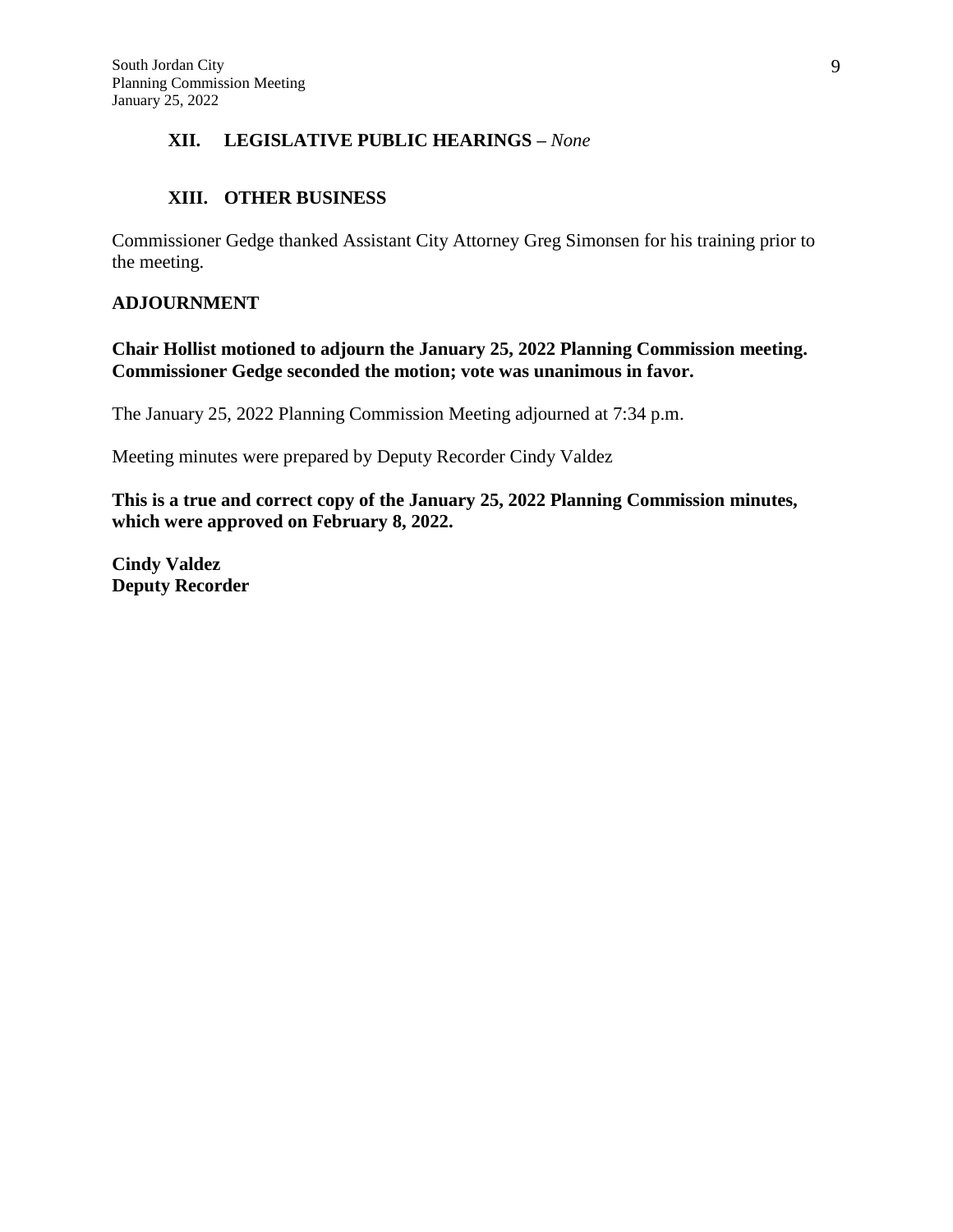# **!"#\$%&'(\$%&)\*\$++,-&./\$%&** January 2022

Our traffic plan outlined in this summary is to provide additional information to the planning commissioners and our efforts as the developer & owner to address concerns raised at the last meeting regarding onsite and off-site stacking.

We reached out to some other franchise owners in neighboring states and we asked them to evaluate our proposed site plan and provide us with any feedback or concerns they saw. Their responses were that our site looked "fantastic" and for their own stores, they always tried to have a combined total of 10-12 spaces for stacking.

We also learned that most restaurants with a drive thru typically require or have a minimum of eight (8) stacking spaces onsite or before you reach the ordering board and then an additional four (4) stacking spaces between the menu/ordering board and the transaction window. We have follow the Human Bean franchises site layout guidelines & recommendations in conjunction with meeting for several months with South Jordan City staff and their Engineering Department and at the expense of our own civil engineering firm, in order to maximize traffic flow for this project.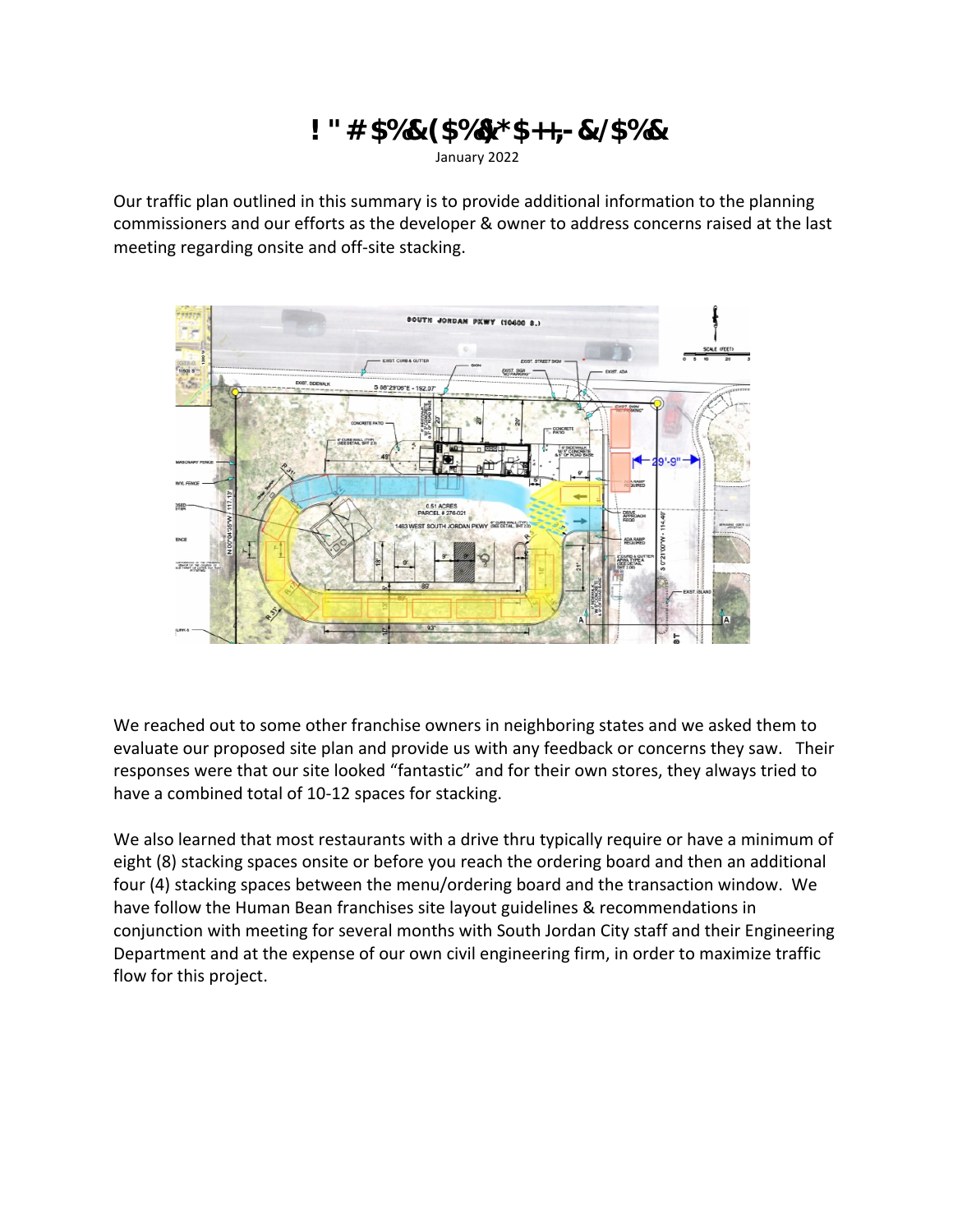Our site plan allows for ten (10) onsite stacking spaces before the menu/ordering board, with four (4) stacking spaces between the menu/ordering board and the transaction window, and provides two (2) spaces along the private road after you turn off of South Jordan Pkwy. In addition to the onsite stacking spaces, our site plan also allows for one (1) ADA parking stall and six (6) additional stalls for onsite parking. This is a total of twenty-three (23) spaces for our project (See Picture Diagram Below).



The Human Bean corporate website explains that their single drive thru lane is more efficient than their double lane design. They also told us that their most successful Human Bean location has an average of 10-12 cars stacked during its peak hours of operation.

The Business Owners at this location will be conscious of eliminating long lines, and will work to train its managers and employees about how to deal with peak hours of operation in order to best minimize and/or reduce the stress that longer than usual lines may have on the adjoining private road and the public street (South Jordan Pkwy).